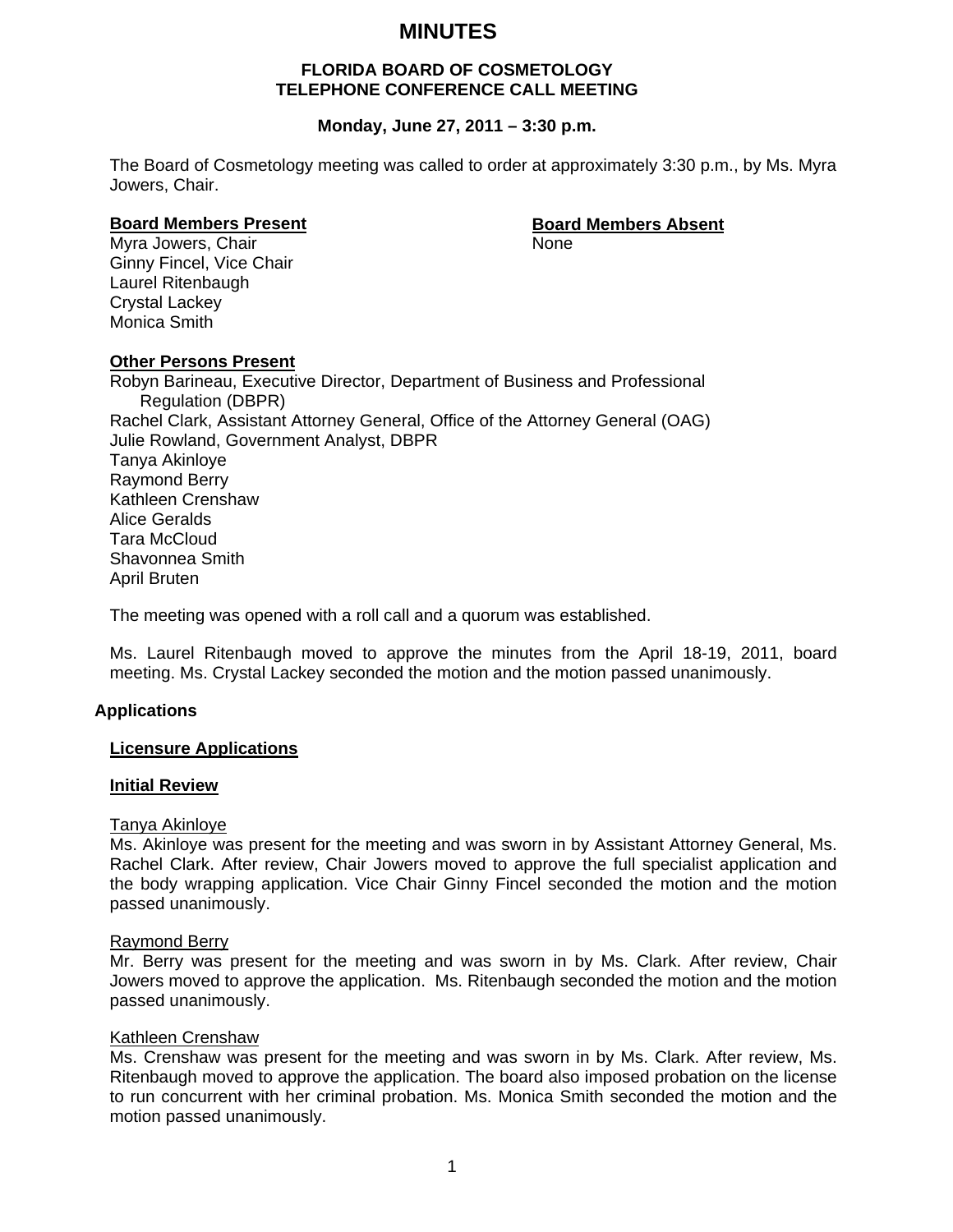#### Shawntae Douglas

Ms. Douglas was not present for the meeting. After review, Ms. Ritenbaugh moved to approve the application. Ms. Lackey seconded the motion and the motion passed unanimously.

#### Alice Geralds

Ms. Jenkins was present for the meeting and was sworn in by Ms. Clark. After review, Chair Jowers moved to approve the application. Vice Chair Fincel seconded the motion and the motion passed unanimously.

#### Terrance Gray

Mr. Gray was not present for the meeting. After review, Ms. Ritenbaugh moved to approve the application. Ms. Smith seconded the motion and the motion passed unanimously.

### Michelle Mai

Ms. Mai was not present for the meeting. After review, Ms. Lackey moved to approve the application. Chair Jowers seconded the motion and the motion passed unanimously.

#### Ute Marquez

Ms. Marquez was not present for the meeting. After review, Ms. Lackey moved to approve the application with the following contingency: submit documentation that criminal charges were dropped. The documentation must be submitted to the Executive Director within 60 days of the date of the order for approval. Ms. Ritenbaugh seconded the motion and the motion passed unanimously.

# Tara McCloud

Ms. McCloud was present for the meeting and was sworn in by Ms. Clark. After review, Ms. Ritenbaugh moved to approve the application. The board also imposed probation on the license to run concurrent with her criminal probation. Ms. Smith seconded the motion and the motion passed unanimously.

#### Christine McIntosh

Ms. McIntosh was not present for the meeting. After review, Vice Chair Fincel moved to approve the application. Chair Jowers seconded the motion and the motion passed unanimously.

#### Schilere McLeod

Ms. McLeod was not present for the meeting. After review, Ms. Ritenbaugh moved to approve the application. The board also imposed probation on the license to run concurrent with her criminal probation. Ms. Smith seconded the motion and the motion passed unanimously.

#### Shavonnea Smith

Ms. Smith was present for the meeting and was sworn in by Ms. Clark. After review, Chair Jowers moved to approve the application. The board also imposed probation on the license to run concurrent with her criminal probation. Ms. Monica Smith seconded the motion and the motion passed unanimously.

#### Anthony Stokes

Mr. Stokes was not present for the meeting. After review, Vice Chair Fincel moved to approve the application. Ms. Lackey seconded the motion and the motion passed unanimously.

# **Applications for Hair Braiding Courses**

#### **Initial Review**

#### Bamboo Hair Studio

After review, Chair Jowers moved to approve the application. Ms. Ritenbaugh seconded the motion and the motion passed unanimously.

#### Braided Bliss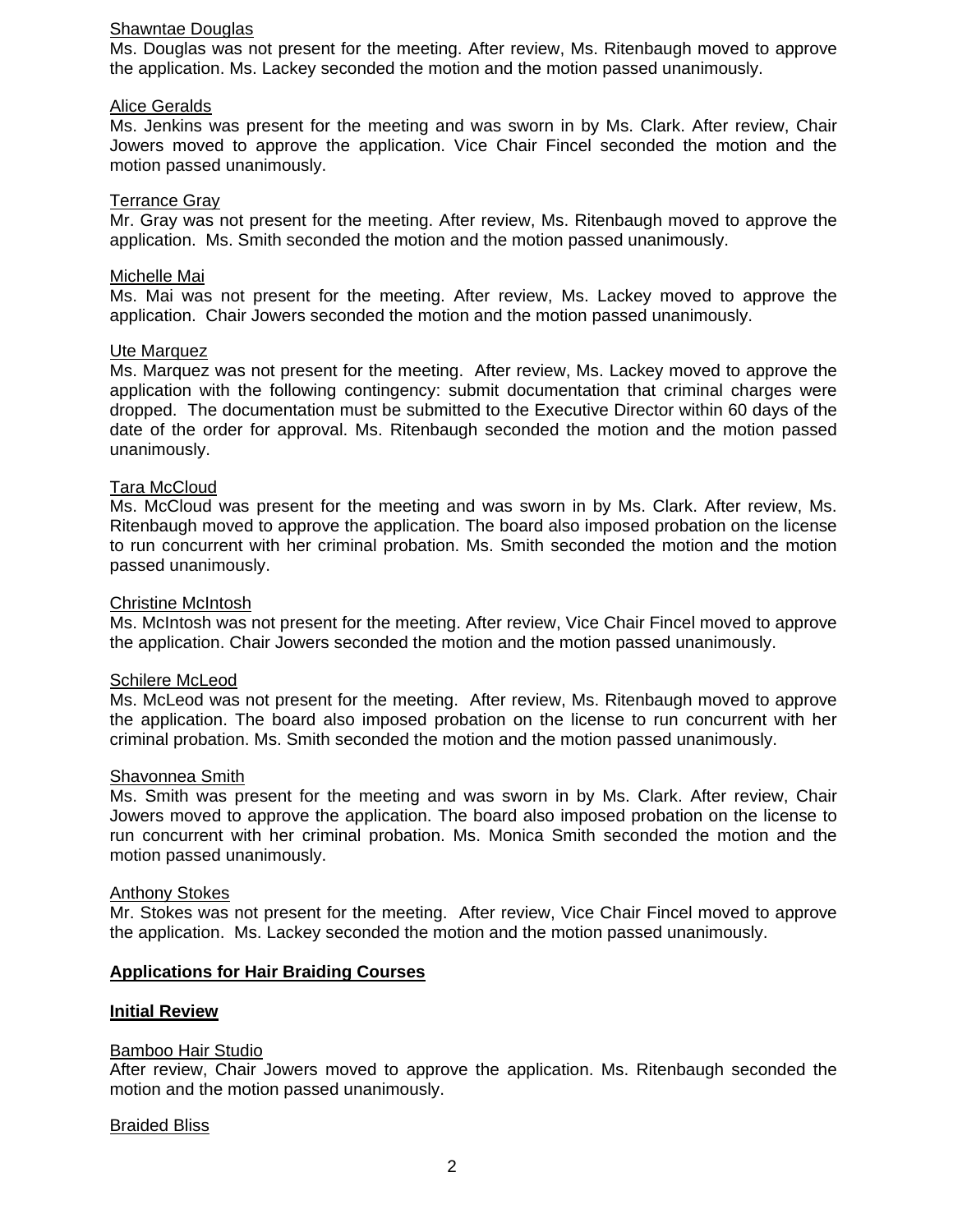Ms. April Bruton was present for the meeting. After review, Ms. Ritenbaugh moved to approve the application with the following contingency: striking foot spa sanitation procedures from the course outline. The correction must be submitted to the Executive Director within 30 days of the date of the order for approval. Ms. Smith seconded the motion and the motion passed unanimously.

### Central Florida Hair Braiding Certification

After review, Ms. Ritenbaugh moved to approve the application. Ms. Smith seconded the motion and the motion passed unanimously.

# Devinya's Devine Design Braiding Academy

After review, Ms. Ritenbaugh moved to deny the application based on the course content being outside of the scope of practice of a hair braiding registration. Vice Chair Fincel seconded the motion and the motion passed unanimously.

#### Divinity Beauty Salon & Massage

After review, Chair Jowers moved to approve the application. Vice Chair Fincel seconded the motion and the motion passed unanimously.

#### Dyvine Appointments Salon

After review, Chair Jowers moved to approve the application. Vice Chair Fincel seconded the motion and the motion passed unanimously.

#### Expressions at Winter Park Hair Salon

After review, Chair Jowers moved to approve the application. Vice Chair Fincel seconded the motion and the motion passed unanimously.

# My Angels Natural Locs

After review, Chair Jowers moved to approve the application with the following contingency: striking the word "Impendent" and replacing it with "Independent". The correction must be submitted to the Executive Director within 30 days of the date of the order for approval. Vice Chair Fincel seconded the motion and the motion passed unanimously.

#### Sassy Braids

After review, Chair Jowers moved to approve the application. Ms. Ritenbaugh seconded the motion and the motion passed unanimously.

#### Takamya L. Goldsmith

After review, Chair Jowers moved to approve the application. Ms. Ritenbaugh seconded the motion and the motion passed unanimously.

#### Three J's

After review, Ms. Smith moved to approve the application. Chair Jowers seconded the motion and the motion passed unanimously.

#### Ultimate Designs, Inc.

After review, Ms. Smith moved to approve the application. Chair Jowers seconded the motion and the motion passed unanimously.

# **Applications for Hair Wrapping Courses**

#### **Initial Review**

#### Expressions at Winter Park Hair Salon

After review, Chair Jowers moved to approve the application. Ms. Smith seconded the motion and the motion passed unanimously.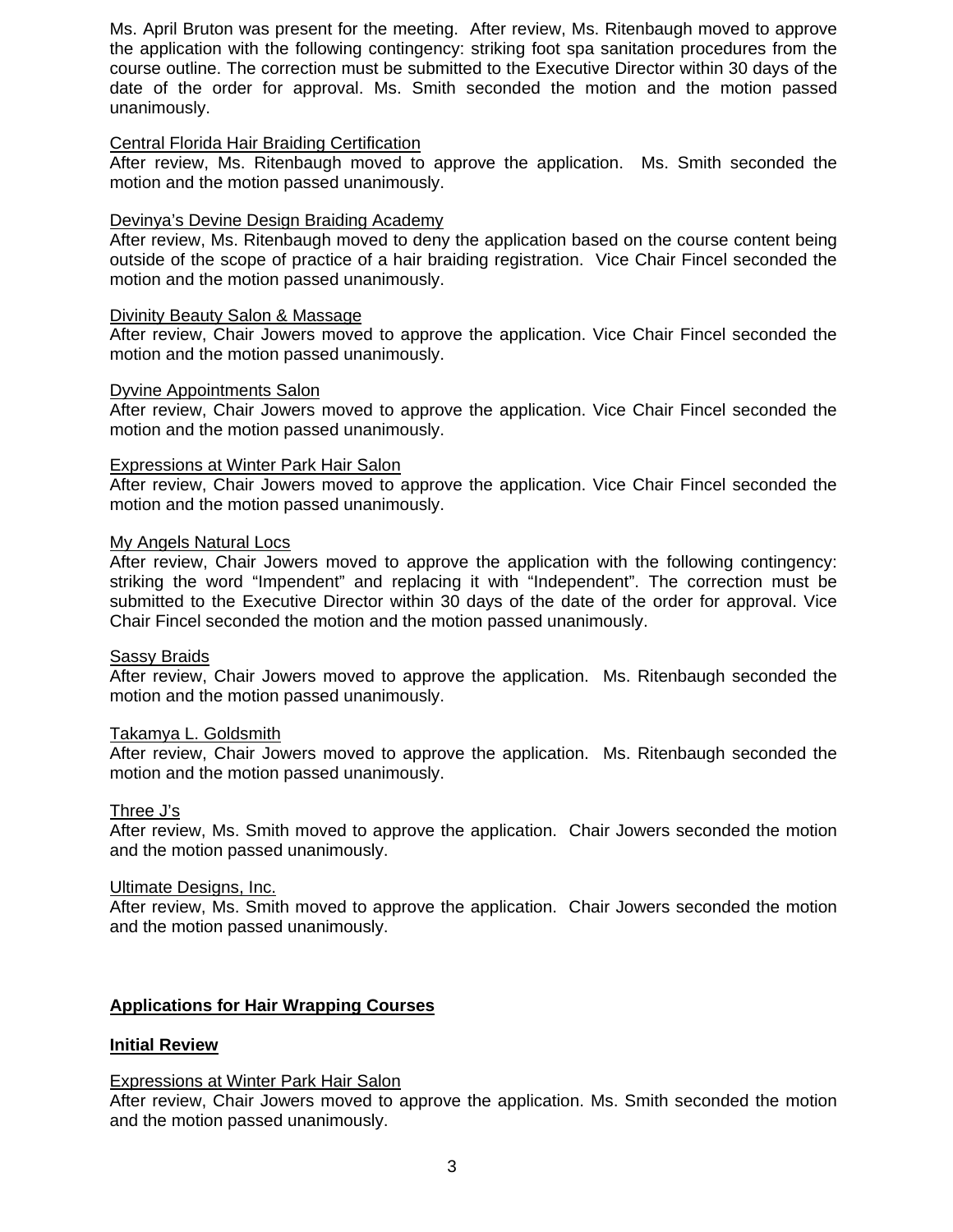### My Angels Natural Locs

After review, Chair Jowers moved to approve the application with the following contingency: striking the word "Impendent" and replacing it with "Independent". The correction must be submitted to the Executive Director within 30 days of the date of the order for approval. Vice Chair Fincel seconded the motion and the motion passed unanimously.

#### Divinity Beauty Salon & Massage

After review, Chair Jowers moved to approve the application. Ms. Smith seconded the motion and the motion passed unanimously.

# JT's Beauty Shop

After review, Chair Jowers moved to approve the application with the following contingency: striking all references to "hair braiding" in the course outline and replacing it with "hair wrapping". The correction must be submitted to the Executive Director within 30 days of the date of the order for approval. Ms. Smith seconded the motion and the motion passed unanimously.

# **Applications for Body Wrapping Courses**

# **Initial Review**

# My Angels Natural Locs

After review, Chair Jowers moved to approve the application with the following contingencies: striking references to corn row techniques, and striking the word "Impendent" and replacing it with "Independent". The corrections must be submitted to the Executive Director within 30 days of the date of the order for approval. Vice Chair Fincel seconded the motion and the motion passed unanimously.

#### Divinity Beauty Salon & Massage

After review, Chair Jowers moved to approve the application. Ms. Smith seconded the motion and the motion passed unanimously.

#### Skinny Body Beauty Line

After review, Ms. Ritenbaugh moved to deny the application based on the course content being outside of the scope of practice of Florida Board of Cosmetology licensees. Vice Chair Fincel seconded the motion and the motion passed unanimously.

#### Jeannette Sosa

After review, Ms. Ritenbaugh moved to deny the application based on the course content being outside of the scope of practice of Florida Board of Cosmetology licensees. Chair Jowers seconded the motion and the motion passed unanimously.

#### Tampa Beauty Academy

After review, Chair Jowers moved to approve the application. Ms. Smith seconded the motion and the motion passed unanimously.

#### **Initial HIV/AIDS Courses**

#### **Initial Review**

#### Divinity Beauty Salon & Massage

After review, Vice Chair Fincel moved to approve the application. Ms. Smith seconded the motion and the motion passed unanimously.

#### WJW Professional Services, Inc.

After review, Vice Chair Fincel moved to approve the application. Ms. Smith seconded the motion and the motion passed unanimously.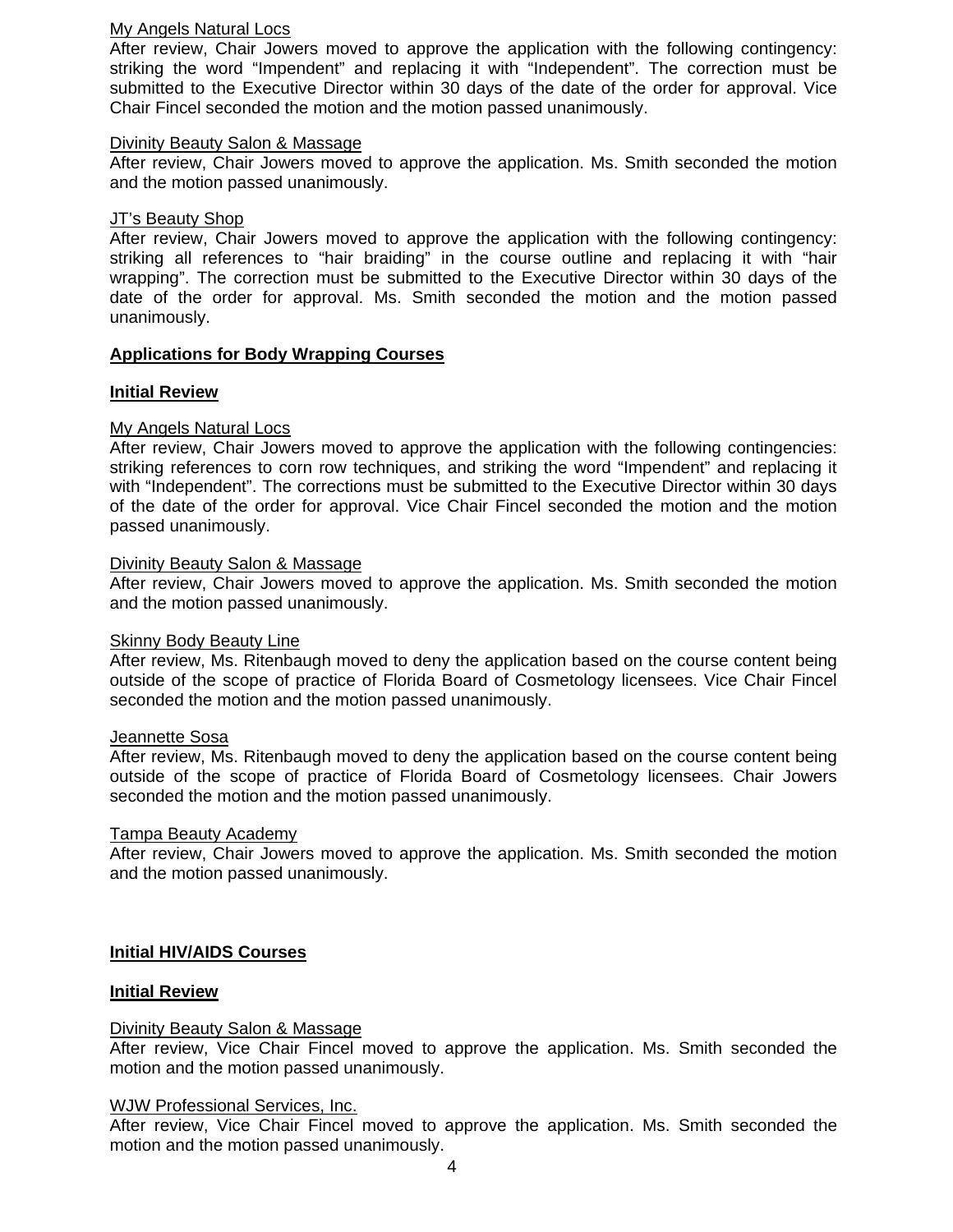# **Continuing Education Provider and Course Applications**

# **Initial Review**

# Continuingcosmetology.com

*Course Application*

Florida 16 Hour Cosmetology CE Course – 16 Hours Live Home Study/Internet

After review, Ms. Smith moved to approve the application with the following contingencies: strike references to the use of alcohol, phenols, and bar soap as a sanitizer, and amending the course completion certificate. The corrections must be submitted to the Executive Director within 30 days of the date of the order for approval. Chair Jowers seconded the motion and the motion passed unanimously.

Cinderella Hair Extensions

*Course Application* 

Hair Extensions – 1 Hours Cosmetology Conference/Trade Show

After review, Vice Chair Fincel moved to deny the application based on the course being product driven. Chair Jowers seconded the motion and the motion passed unanimously.

The Esthetics Association Florida, Inc.

*Course Application* 

Intro to LED Light Therapy – 2 Hours Live Group Study/Internet

After review, Ms. Smith moved to approve the application. Ms. Ritenbaugh seconded the motion and the motion passed unanimously.

The Esthetics Association Florida, Inc.

*Course Application* 

Introduction to Acne and Rosacea – 2 Hours Live Group Study/ Internet

After review, Ms. Smith moved to approve the application. Ms. Ritenbaugh seconded the motion and the motion passed unanimously.

The Esthetics Association Florida, Inc.

*Course Application* 

Introduction to Microdermabrasion – 2 Hours Live Group Study/ Internet

After review, Ms. Smith moved to approve the application. Ms. Ritenbaugh seconded the motion and the motion passed unanimously.

The Esthetics Association Florida, Inc.

*Course Application* 

Face Mapping – 3 Hours Live Group Study/ Internet

After review, Ms. Smith moved to approve the application. Ms. Ritenbaugh seconded the motion and the motion passed unanimously.

The Esthetics Association Florida, Inc.

*Course Application* 

Nutrition and the Skin – 2 Hours Live Group Study/ Internet

After review, Ms. Smith moved to approve the application. Ms. Ritenbaugh seconded the motion and the motion passed unanimously.

The Esthetics Association Florida, Inc.

*Course Application* 

Intro to Micro Current – 2 Hours Live Group Study/ Internet

After review, Ms. Smith moved to approve the application. Ms. Ritenbaugh seconded the motion and the motion passed unanimously.

The Esthetics Association Florida, Inc. *Course Application*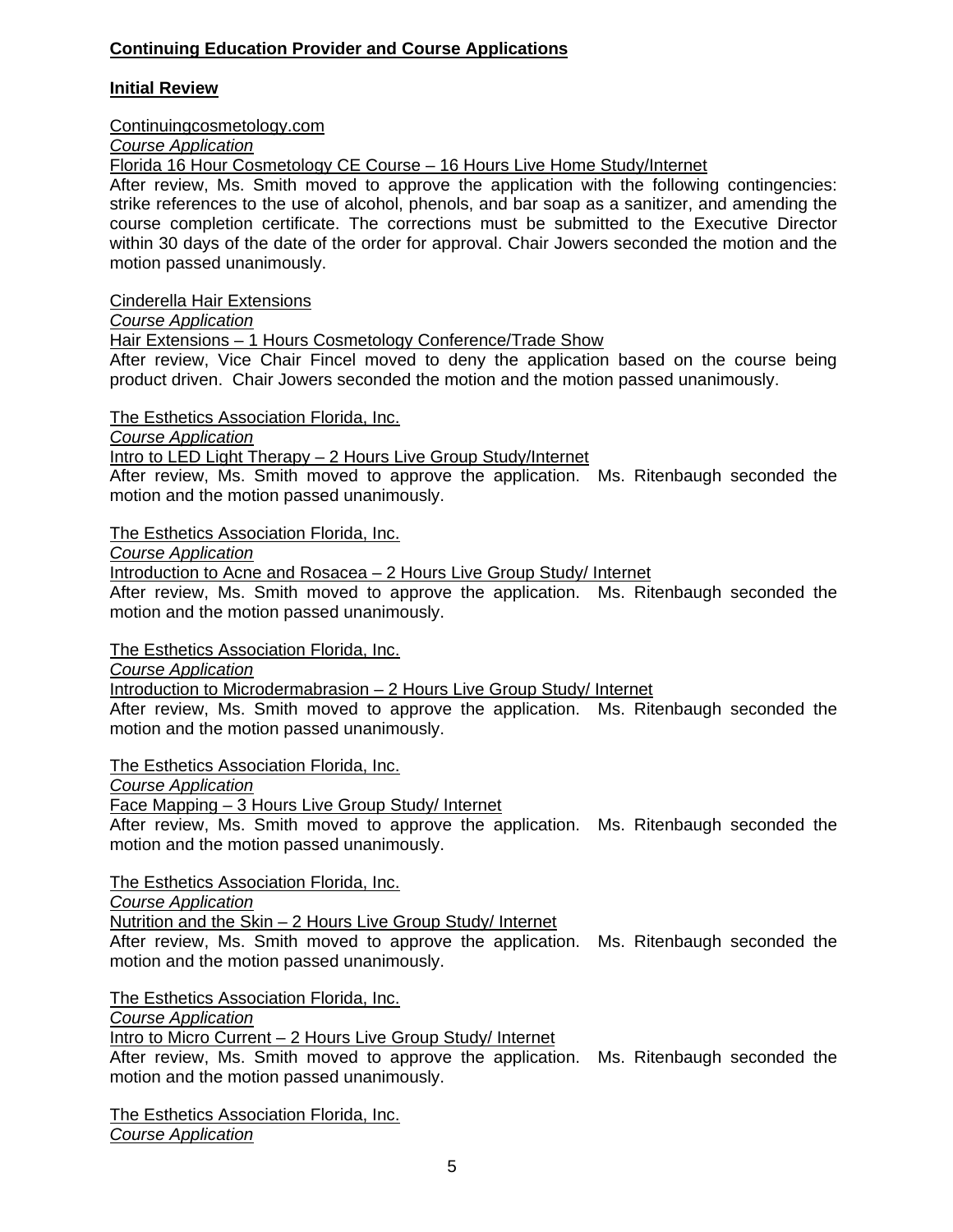# Intro to Lymphatic System – 2 Hours Live Group Study/ Internet

After review, Ms. Smith moved to approve the application. Ms. Ritenbaugh seconded the motion and the motion passed unanimously.

The Esthetics Association Florida, Inc.

*Course Application* 

Chemical Peels – 8 Hours Live Group Study/ Internet

After review, Ms. Smith moved to approve the application. Ms. Ritenbaugh seconded the motion and the motion passed unanimously.

The Esthetics Association Florida, Inc.

*Course Application* 

Aromatherapy for Estheticians – 2 Hours Live Group Study/ Internet

After review, Ms. Smith moved to approve the application. Ms. Ritenbaugh seconded the motion and the motion passed unanimously.

The Esthetics Association Florida, Inc.

*Course Application* 

Introduction to Men in Your Chair! – 2 Hours Live Group Study/ Internet

After review, Ms. Smith moved to approve the application. Ms. Ritenbaugh seconded the motion and the motion passed unanimously.

The Esthetics Association Florida, Inc.

*Course Application* 

Micro Current and its Beneficial Effects, etc. - 8 Hours Live Group Study/ Internet After review, Ms. Smith moved to approve the application. Ms. Ritenbaugh seconded the motion and the motion passed unanimously.

The Esthetics Association Florida, Inc.

*Course Application* 

Introduction to Chemical Peeling – 2 Hours Live Group Study/ Internet

After review, Ms. Smith moved to approve the application. Ms. Ritenbaugh seconded the motion and the motion passed unanimously.

The Esthetics Association Florida, Inc.

*Course Application* 

Deep Tissue Massage for Face & Neck – 8 Hours Live Group Study

After review, Ms. Smith moved to approve the application. Ms. Ritenbaugh seconded the motion and the motion passed unanimously.

### **New Business**

Letter from Nancy Russ regarding Facial Devices

The board agreed that the letter from Ms. Nancy Russ regarding certain facial devices should be submitted in the form of a declaratory statement request. Ms. Clark will notify Ms. Russ of the requirements for requesting a declaratory statement.

# **Other Business**

# **Board Attorney Report**

Rule 61G5-22.006, Florida Administrative Code – Facials (including Skin Care and Hair Removal). The board moved to open the rule for development, delegated to board counsel and board staff to bring the rule through the process to adoption, approved the proposed language, agreed that the rule would have no adverse impact on small business, and agreed that the rule would not directly or indirectly increase regulatory costs to any entity (including government) in excess of \$200,000 in the aggregate in Florida within one year after the implementation of the rule.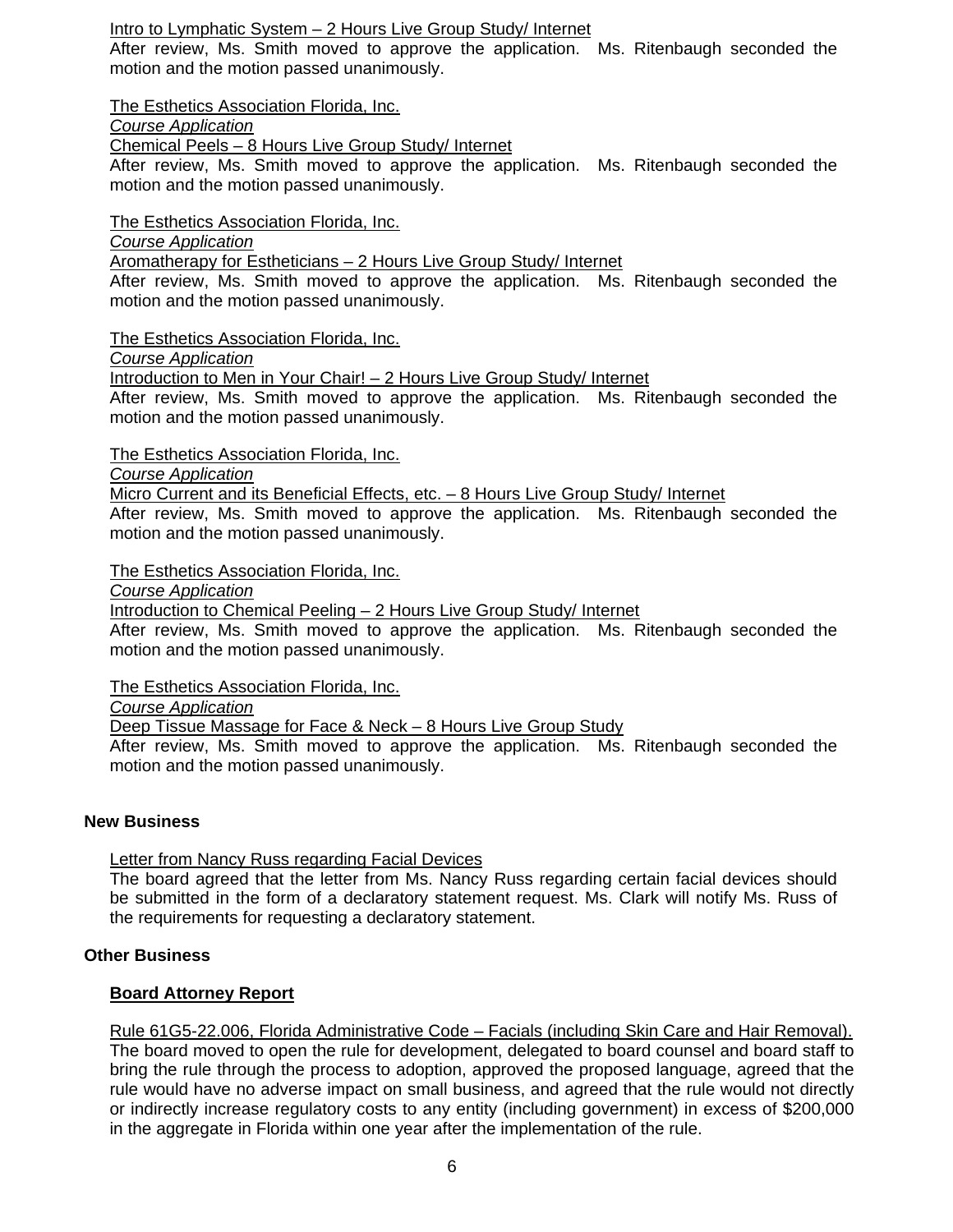61G5-22.006 – Facials (Including Skin Care and Hair Removal).

(1) through (6) No change.

 (7) The curriculum shall also include the performance of the following specified services as indicated as well as the estimated total number of hours needed to complete the required number of services:

| <b>TYPE OF SERVICE</b>                                                                                                                                                                                | <b>NUMBER</b><br>OF<br><b>SERVICES</b> | <b>HOURS</b><br><b>REQUIR</b><br>EĐ |
|-------------------------------------------------------------------------------------------------------------------------------------------------------------------------------------------------------|----------------------------------------|-------------------------------------|
| (a) Facials, manual and mechanical,<br>including masks, packs or treatments which<br>must be performed on a variety of skin<br>types including normal, oily, dry,<br>combination, problem, and mature | 40                                     | 40                                  |
| (b) Set up, use and maintenance of<br>electrical devices                                                                                                                                              | 5                                      | <u> 1.25</u>                        |
| (c) Hair removal, including tweezing,<br>waxing, threading, and sugaring                                                                                                                              | 20                                     | 5                                   |
| (d) Makeup application for both day time<br>and nighttime looks                                                                                                                                       | 10                                     | 5                                   |
| (e) Lash and brow tinting                                                                                                                                                                             | 40                                     | 5                                   |
| (f) Eyelash application, including strip<br>lashes, individual lashes, and semi-                                                                                                                      | 40                                     | 40                                  |
| permanent lashes                                                                                                                                                                                      |                                        |                                     |
| (g) Manual Extractions                                                                                                                                                                                | 5                                      | <u> 1.25</u>                        |

# Rule 61G5-22.017 – Minimum Curriculum for Facial Specialty Training.

The board moved to open the rule for development, delegated to board counsel and board staff to bring the rule through the process to adoption, approved the proposed language, agreed that the rule would have no adverse impact on small business, and agreed that the rule would not directly or indirectly increase regulatory costs to any entity (including government) in excess of \$200,000 in the aggregate in Florida within one year after the implementation of the rule.

61G5-22.017 – Minimum Curriculum for Facial Specialty Training.

At a minimum, the curriculum of schools and programs specified in Section 477.0201, FS. shall include the following hours of instruction in the indicated theory items: